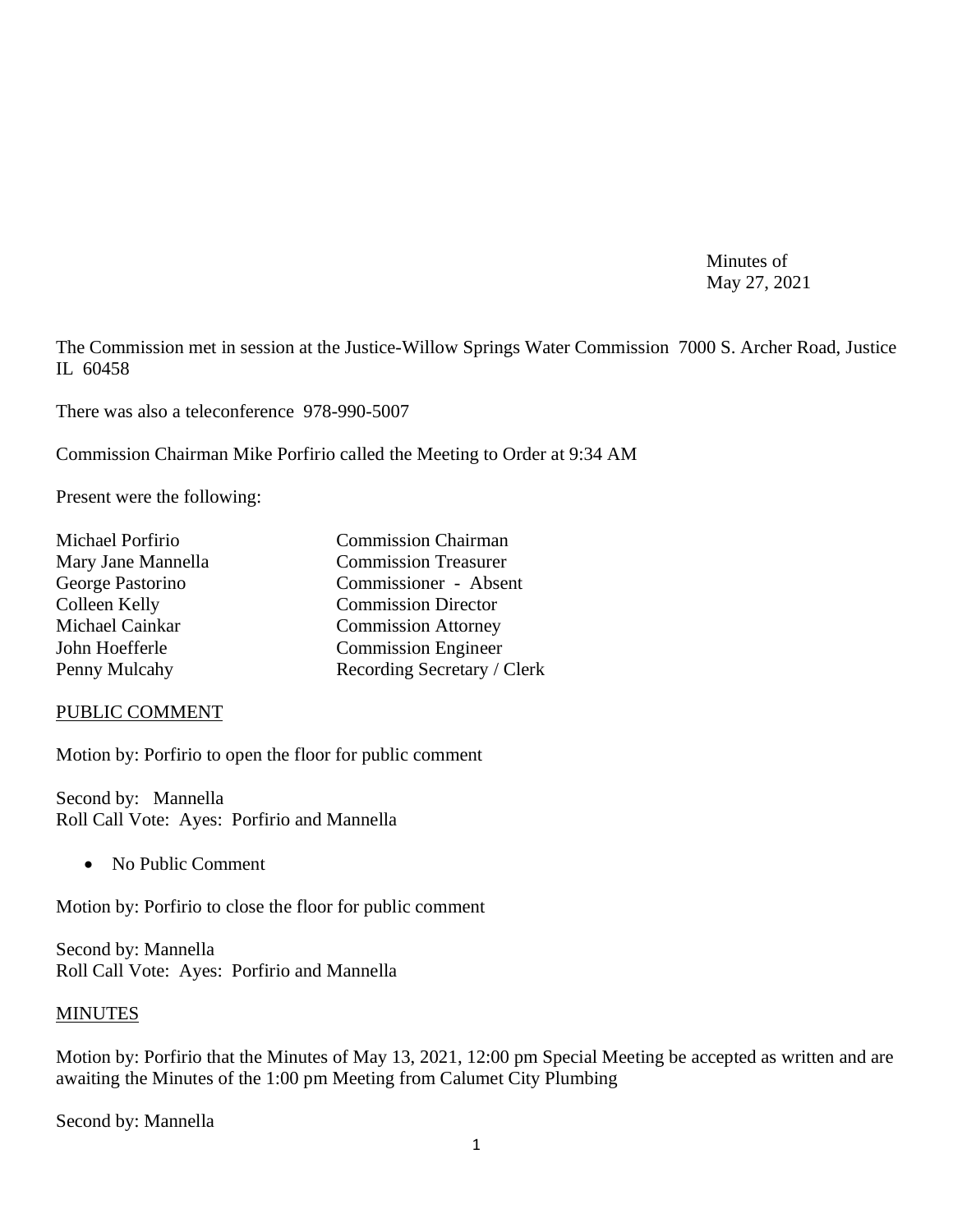Roll Call Vote: Ayes: Porfirio and Mannella

# FINANCIAL

1) 2021 April Budget

File: 2021 Budget

## COMMISSIONER'S REPORT

• No Report

# ENGINEERING

• Update on Water Main Projects

76th Place and Cronin Avenue

Engineer John Heofferle reported that the 76<sup>th</sup> Pl and Cronin Avenue water main replacement project passed the pressure test, Director Colleen H. Kelly the second  $(2<sup>nd</sup>)$  chlorination sample was taken and are currently waiting for the results. There is some sewer work to be done and the remaining water services should be complete with the next week, then the paving portion of the project will begin.

79th and 86th Avenue

Engineer John Heofferle reported that the Commission has completed their part of this project

88th Avenue (Tollway Project)

Engineer John Heofferle reported that the Tollway wants the Commission to relocate the water main and some hydrants on the northside, the issues on the southside remain and the Commission continues to work with the tollway to resolve the issues.

Vinewood Avenue Project

Engineer John Heofferle reported there was a bid opening on My 25<sup>th</sup>, he reported that he had received a call from the EPA the soil samples were submitted were contaminate. The only dump site in the area that takes the contaminated soil is in Joliet.

The bids do not include fees for the dumping of contaminated soil, IDOT also wants changes on the Archer crossing. After discussion it was decided to reject all the bids and re-bid the project.

Motion by: Porfirio to reject all the bids for the Vinewood Avenue Project Water Main Replacement Project and republish for bids based on the Engineer's recommendation due to soil contaminates and change of specs

Second by: Mannella Roll Call Vote: Ayes: Porfirio and Mannella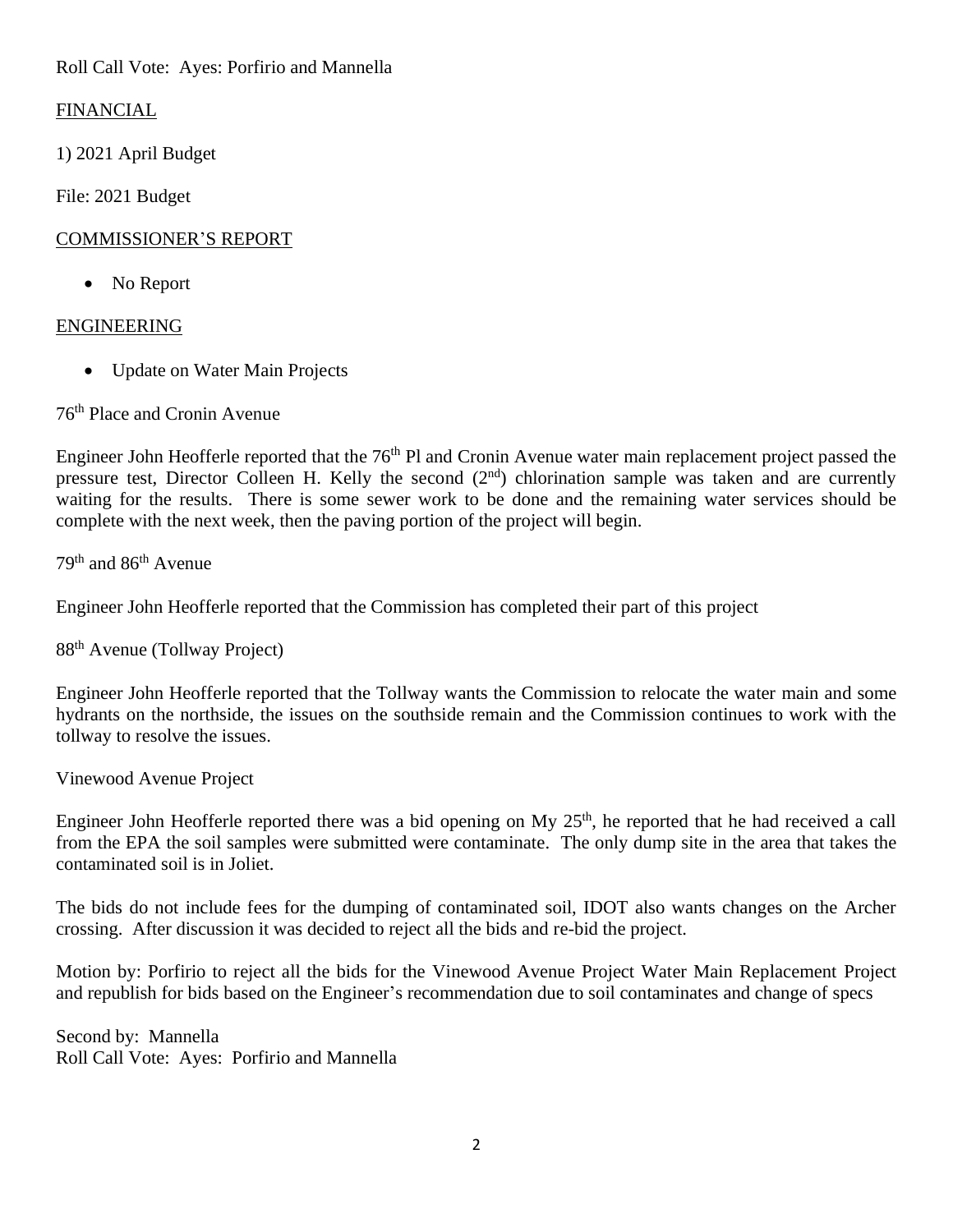### EXECUTIVE DIRECTOR'S REPORT

#### 2) Senior Rate

Executive Director Colleen H. Kelly reported that Tabatha had prepared a Senior Rate report. There are 858 people on the Senior Rate, 387 in Justice and 471 in Willow Springs. The senior rate could have two (2) tiers – tier one (1) would be for those seniors that have the senior freeze on their property taxes and tier two (2) could be for those seniors that have the age requirement but do not meet the senior freeze requirements. Tier two (2) the rate would be \$8.90 for each 1,000 gallons then \$10.10 for each 1,000 gallons after that. Further discussion was held, the Board decided to leave the current senior rate as is.

Director Kelly recommended implementing a yearly renewal for senior rate, it could coincide with the Villages vehicle sticker renewal.

Director Kelly reported the evaluation was done yesterday and it was reported back to her that the inside of the high tank was done in good shape. Upon doing some research it was found there was an issue with the high tank, it was brought up in a board meeting, fleetingly, in 2014 and nothing became of it. There is no cathodic protection in the high tank.

Director Kelly also reported the high tank will be drained, re-coat the inside, refill, chlorinate the water and put it back in service, she also requested to have it done in the fall or spring when there is a low demand for water.

She also reported the hydrant painting is going well the project should be complete very soon

The Board approve the evaluation of the high tank but not the proposal to prepare the specifications of the high tank the Commission Attorney and Engineer both looked at the proposal. The Board directed Colleen to sign the proposal ratified it at the June Board Meeting.

#### LEGAL

Commission Attorney Michal Cainkar reported that he had sent the FOIA response to the lawyer for the plaza on 88th Avenue, he will keep the Board updated.

#### CUSTOMER / COMMUNITY MATTERS

Board Discussion and Possible Action on the Following:

3) E-mail read dated April 26, 2021, from Francisco Nunez, 1115 Vinewood Willow Springs, to Penny Mulcahy

#### Re: Water Dispute Appeal

Discussion was held and it was decided to give customer a credit for \$326.5, Mrs. Nunez will need to provide proof of residency in order to continue getting the senior rate.

Motion by: Porfirio to credit \$326.52 1115 Vinewood

Second by: Mannella Roll Call Vote: Ayes: Porfirio and Mannella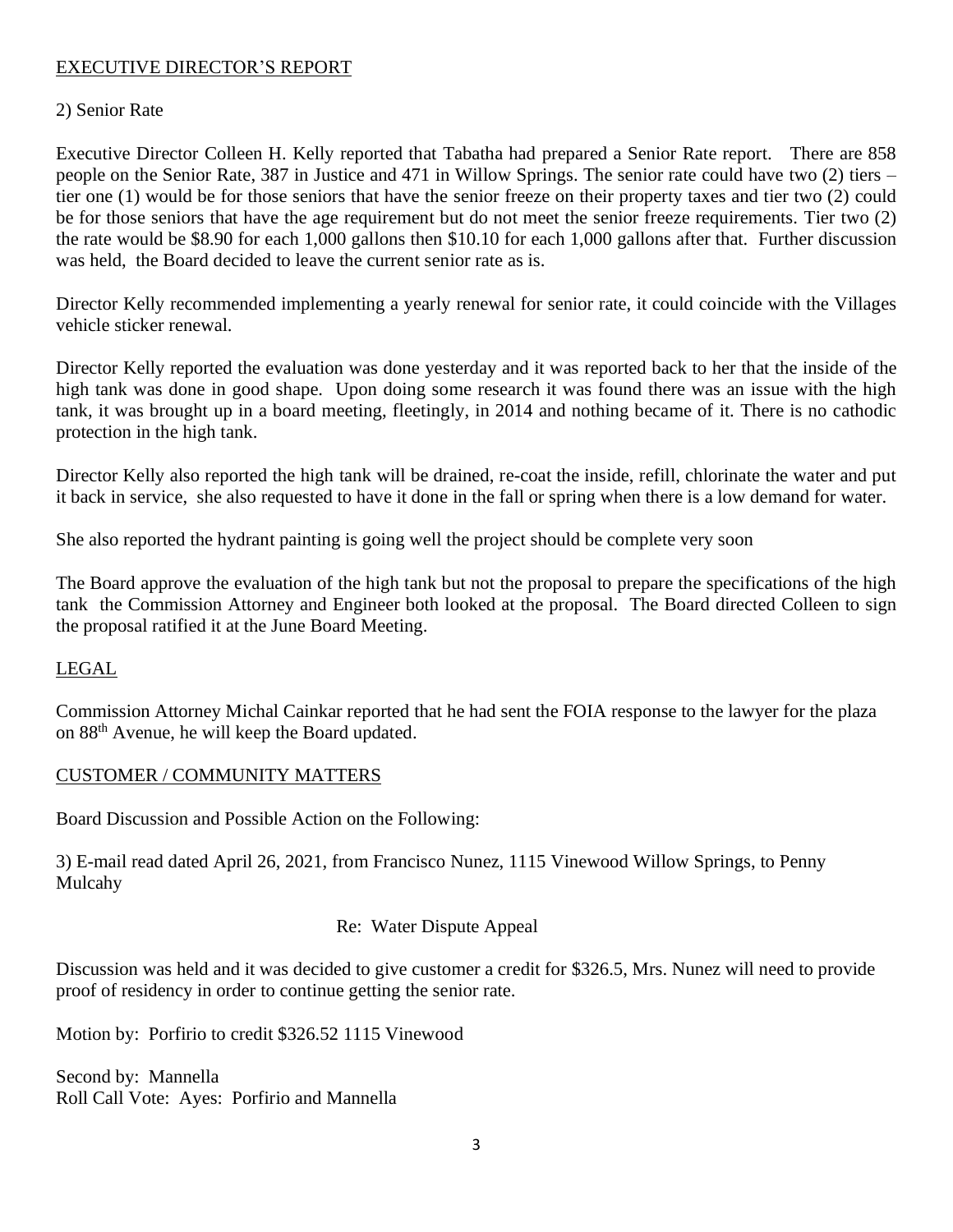File: Customer Account Director Colleen H. Kelly reported that Tabatha is doing a good job on continuing to collect past due amounts

Colleen also reported that \$63.94 11030 German Church had to be written off due to previous owner did not pay final

Colleen reported there a two (2) summer kids working at the Commission through the Lyons Township Summer Work Program

#### PERSONNEL MATTERS

Director Colleen H. Kelly reported she has officially received the resignation of one (1) of the Commission's employees. She also reported that she had received a resume, he is a licensed operator, and it was her recommendation that the Commission hire him. Discussion was held and the Board agreed.

Motion by: Porfirio to direct the Director to offer Michael Kawalko the position of Water Operator not to exceed \$32.50 an hour effective approximately June 15<sup>th</sup>

Second by: Mannella Roll Call Vote: Ayes: Porfirio and Manella

## OLD BUSINESS

• No Old Business

### NEW BUSINESS

• No New Business

# CLOSED SESSION

• No Closed Session

Motion by: Porfirio that all Correspondence and Documents received by and / or presented to the Commission for this meeting be received, accepted, and filed as noted

Second by: Mannella Roll Call Vote: Ayes: Porfirio and Mannella

Motion by: Porfirio that the Commission adjourns the Regular Meeting of May 27, 2021

Second by: Mannella Roll Call Vote: Ayes: Porfirio and Mannella

The Regular Meting of May 27, 2021, ended at 10:32 AM